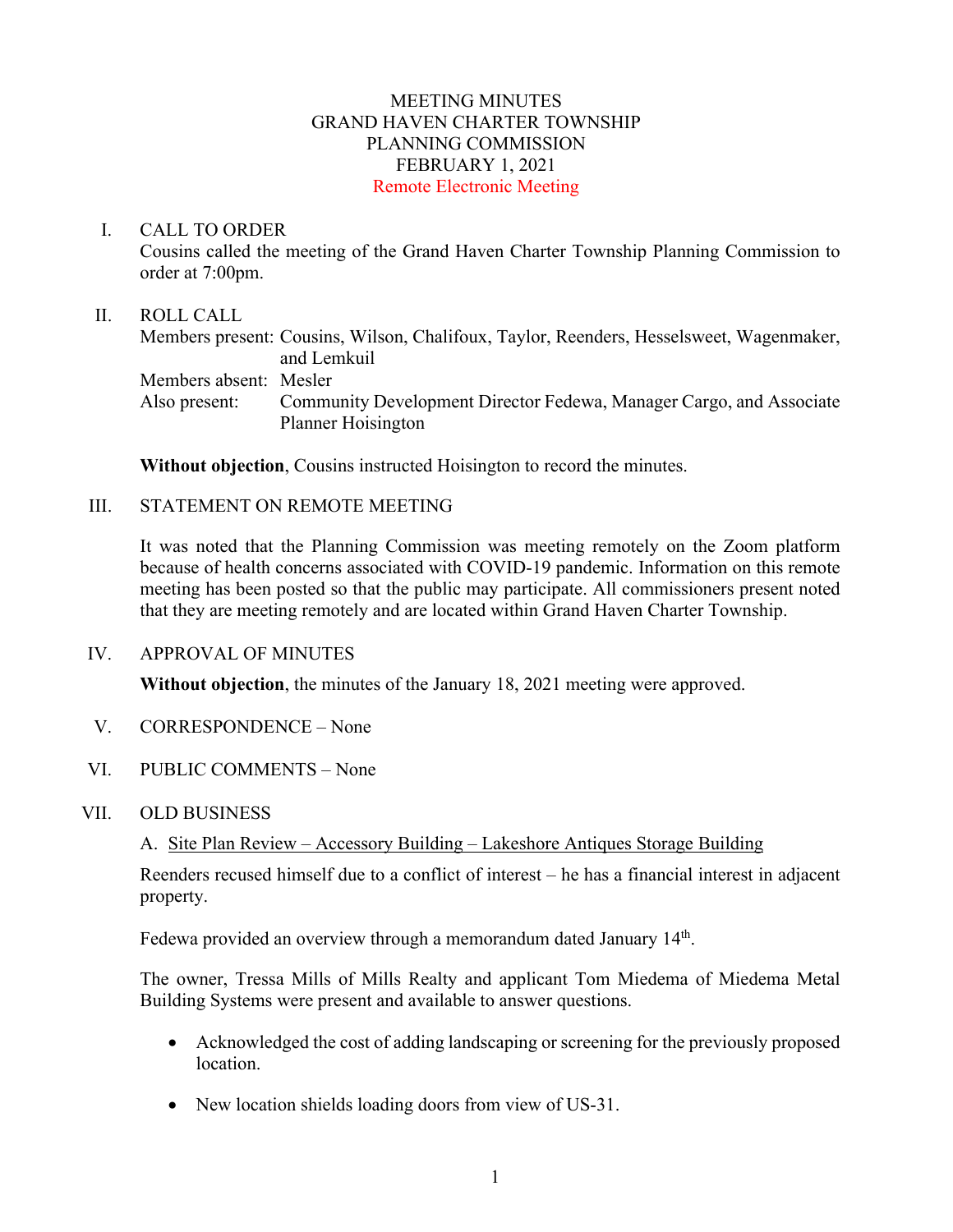• Future expansions are more feasible with the current orientation than previous.

The Planning Commission noted the following points of discussion:

Support for the new location.

**Motion** by Wilson, supported by Taylor, to **conditionally approve** the Site Plan Review application for an Accessory Building at Lakeshore Antiques, located at 10300 US-31. Approval is based on the application meeting the requirements of the Zoning Ordinance. This motion is subject to, and incorporates, the following report and conditions:

- 1. Revise the landscape plan to ensure all shrubs have a minimum planting size of 30-inches.
- 2. The stormwater basin shall include a seed mix containing milkweed.
- 3. Shall provide the necessary documentation for staff to determine compliance with outdoor lighting. The lighting plan shall be approved by staff administratively prior to receiving a building permit.
- 4. A written cross-access agreement shall be drafted by the Township Attorney. The agreement must be executed and recorded with the Ottawa County Register of Deed prior to receiving a Final Certificate of Occupancy.

**Which motion carried, as shown by the following roll call vote**, with Hesselsweet voting against the motion because the orientation along the north property line is better suited than the south:

Ayes: Wilson, Chalifoux, Taylor, Wagenmaker, Lemkuil, Cousins Nays: Hesselsweet Absent: Mesler

#### REPORT OF FINDINGS – LAKESHORE ANTIQUES – ACCESSORY BUILDING

- 1. The application meets the site plan review standards of Section 18.07.G of the Zoning Ordinance. Specifically, the Planning Commission finds as follows:
	- A. The uses proposed will not adversely affect the public health, safety, or welfare. Uses and structures located on the site take into account topography, size of the property, the uses on adjoining property and the relationship and size of buildings to the site.
	- B. The site will be developed so as not to impede the normal and orderly development or improvement of surrounding property for uses permitted in this ordinance.
	- C. Safe, convenient, uncontested, and well defined vehicular and pedestrian circulation is provided for ingress/egress points and within the site. Drives, streets and other circulation routes are designed to promote safe and efficient traffic operations within the site and at ingress/egress points.
	- D. The arrangement of public or private vehicular and pedestrian connections to existing or planned streets in the area are planned to provide a safe and efficient circulation system for traffic within the township.
	- E. Removal or alterations of significant natural features are restricted to those areas which are reasonably necessary to develop the site in accordance with the requirements of this Ordinance. The Planning Commission has required that landscaping, buffers, and/or greenbelts be preserved and/or provided to ensure that proposed uses will be adequately buffered from one another and from surrounding public and private property.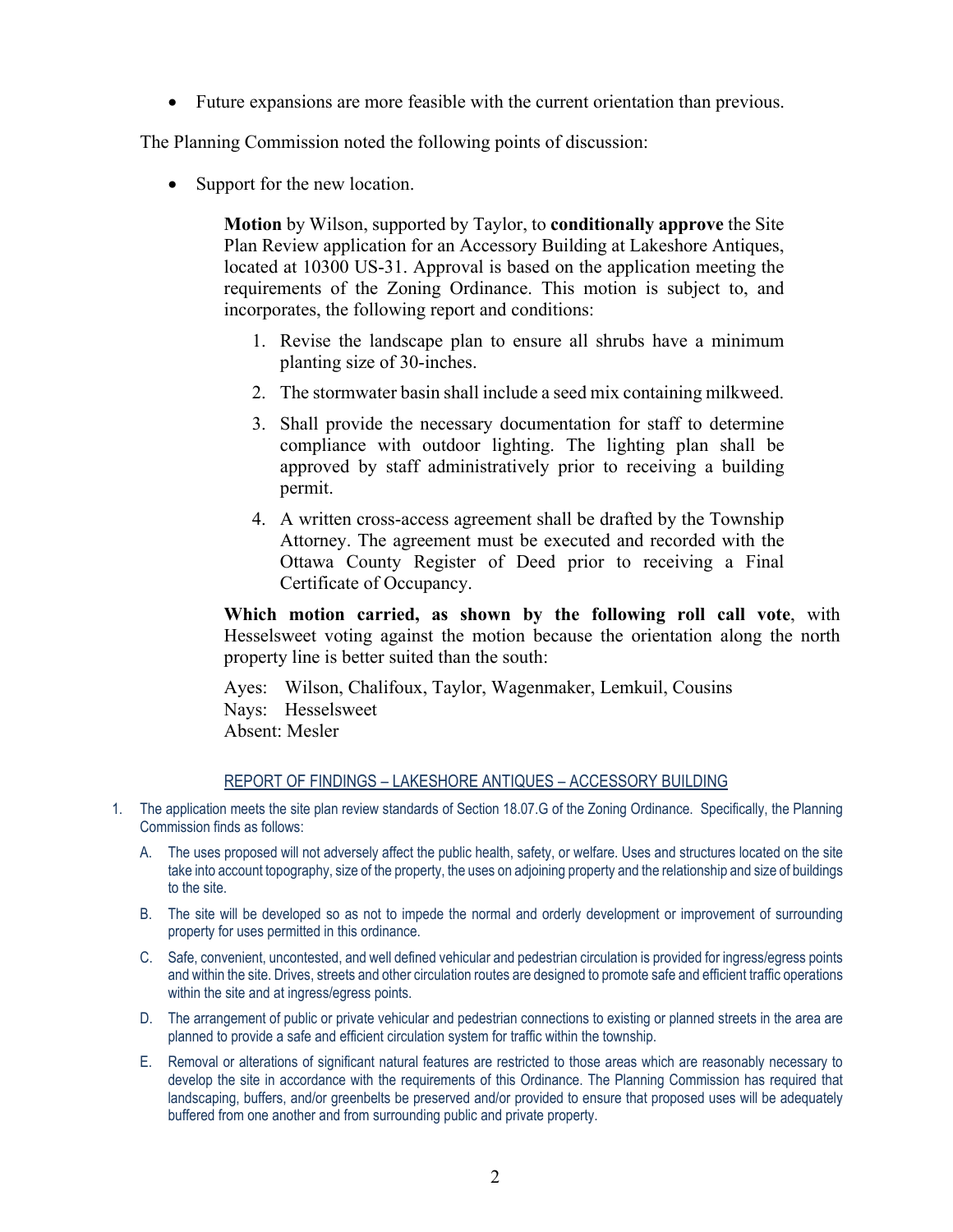- F. Areas of natural drainage such as swales, wetlands, ponds, or swamps are protected and preserved insofar as practical in their natural state to provide areas for natural habitat, preserve drainage patterns and maintain the natural characteristics of the land.
- G. The site plan provides reasonable visual and sound privacy for all dwelling units located therein and adjacent thereto. Landscaping shall be used, as appropriate, to accomplish these purposes.
- H. All buildings and groups of buildings are arranged so as to permit necessary emergency vehicle access as requested by the fire department.
- I. All streets and driveways are developed in accordance with the Ottawa County Road Commission specifications, as appropriate.
- J. Appropriate measures have been taken to ensure that removal of surface waters will not adversely affect neighboring properties or the public storm drainage system. Provisions have been made to accommodate stormwater, prevent erosion and the formation of dust.
- K. Exterior lighting is arranged so that it is deflected away from adjacent properties and so it does not interfere with the vision of motorists along adjacent streets and consists of sharp cut-off fixtures.
- L. All loading and unloading areas and outside storage areas, including areas for the storage of trash, which face or are visible from residential districts or public streets, are screened.
- M. Entrances and exits are provided at appropriate locations so as to maximize the convenience and safety for persons entering or leaving the site.
- N. The site plans conform to all applicable requirements of County, State, Federal, and Township statutes and ordinances.
- O. The general purposes and spirit of this Ordinance and the Master Plan of the Township are maintained.
- 2. The Planning Commission also finds the Project complies with the Overlay Zone findings and statement of purpose found in Section 8.01 and 8.06 of the Zoning Ordinance.
	- A. The Project accommodates a variety of uses permitted by the underlying zoning, but ensures such uses are designed to achieve an attractive built and natural environment.
	- B. The Project provides architectural and site design standards that are more demanding than required elsewhere in the Township in order to promote harmonious development and complement the natural characteristics in the western sections of the Township.
	- C. The Project promotes public safety and efficient flow of vehicular traffic by minimizing conflicts from turning movements resulting from the proliferation of unnecessary curb cuts and driveways.
	- D. The Project ensures safe access by emergency vehicles.
	- E. The Project encourages efficient flow of traffic by minimizing the disruption and conflicts between through traffic and turning movements.
	- F. The Project preserves the capacity along US-31 and other roads in the Overlay Zone by limiting and controlling the number and location of driveways and requires alternate means of access through service drives.
	- G. The Project seeks to reduce the number and severity of crashes by improving traffic operations and safety.
	- H. The Project requires coordinated access among adjacent lands where possible.
	- I. The Project provides landowners with reasonable access, although the number and location of access points may not be the arrangement most desired by the Developer.
	- J. The Project requires demonstration that prior to approval of any land divisions, the resultant parcels are accessible through compliance with the access standards.
	- K. The Project preserves woodlands, view sheds, and other natural features along the corridor.
	- L. The Project ensures that distractions to motorists are minimized by avoiding blight and clutter while providing property owners and businesses with appropriate design flexibility and visibility.
	- M. The Project implements the goals expressed in the US-31/M-45 Corridor Study.
	- N. The Project establishes uniform standards to ensure fair and equal application.
	- O. The Project addresses situations where existing development within the Overlay Zone does not conform to the standards.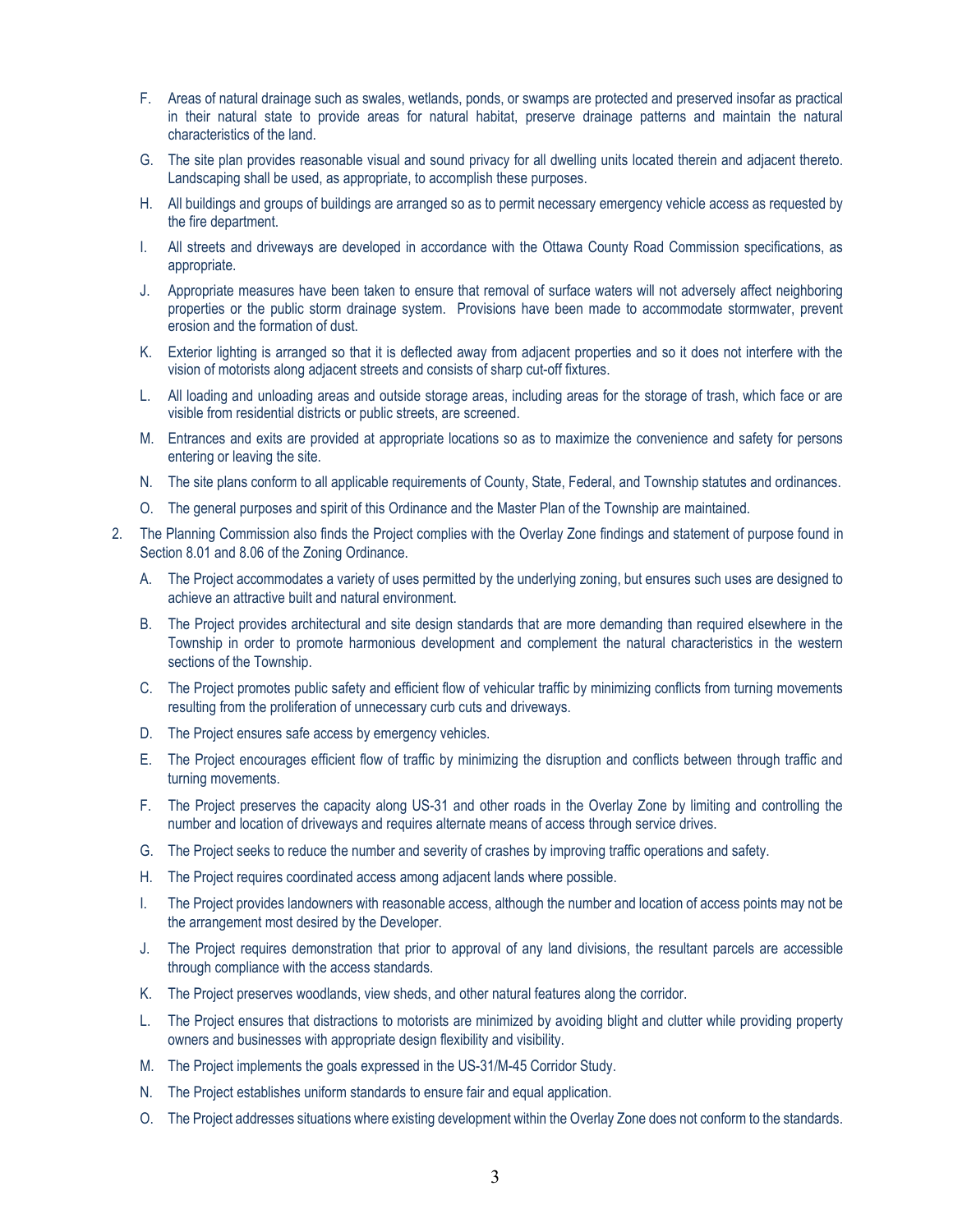- P. The Project promotes a more coordinated development review process with the Michigan Department of Transportation and the Ottawa County Road Commission.
- B. DDA Boundaries + Potential Projects Step 2 of 3

Reenders rejoined the meeting.

Fedewa provided an overview through a memorandum dated January 14<sup>th</sup>.

Cargo was available for questions.

- Provided a background on the DDA.
	- $\circ$  Originally intended to last 25 years, currently on year 23, but may be extended if future projects are proposed.
	- o Monies captured by the DDA are used locally and are not collected by the County.
	- o Marketing is not a priority for the Township due to a lack of a traditional downtown or commercial center.

The Planning Commission noted the following points of discussion:

- Strong support to extend utilities down US-31 as far as M-45 or Winans Street to support commercial/industrial development.
- Questioned if the NOWS water supply and Grand Rapids Water service could be connected for more efficient water distribution.
	- o Only have an emergency connection in place, should there be more?
- Interest in extending utilities to the Comstock Street area to support future development.
- Inquired about placement of picnic tables and bike racks at the Township Hall and other locations along the pathway to promote pedestrian transit.
- Suggestion to replace existing streetlights with LED bulbs for better efficiency and reduced costs.

Staff will compile ideas from the discussion by the Planning Commission in a memo. This will be reviewed at the next meeting before recommendations to the Township Board are made.

# VIII. REPORTS

- A. Staff Report None
- B. Commissioner Comments None
- IX. EXTENDED PUBLIC COMMENTS None